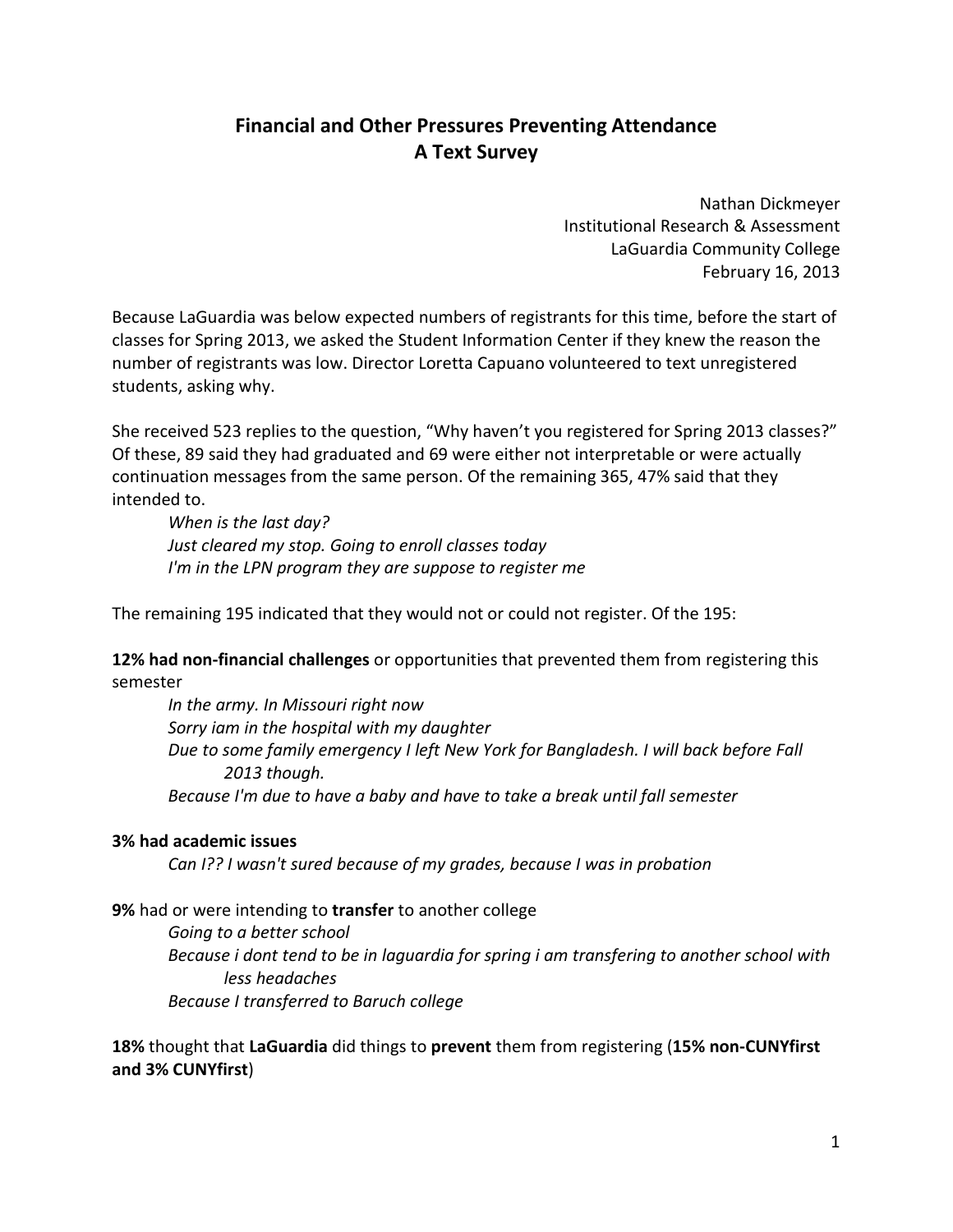- *When I went to register the staff were so disgustingly rude and unhelpful. I wasted a whole day in the wrong line, unable to ask a question without being yelled at or ignored. I work a 70 hour work week with only one day off. I would be fired if I ever treated people the way I was treated that d...*
- *Well LaGuardia, that's a fantastic question. There's a wide array of reasons why I am not yet registered for classes at your institution. 1. My inability to know who my professor is before I show up for the fist day of school is aggravating to say the least. During my trigonometry class I was ...*

*Times i need aren't available nor is the subject I was advised to take available to add Because cuny first is making it impossible, blocking me from registering me for classes i need.*

**4%** were having trouble getting **advised**:

*The reason I haven't registered for classes is Because I have stops on my account for my loan which I'm paying in full this year and i have to speak with a councilor to remove my advisement stop but i work full time and have classes from 5:45-9:05 PM mon-thurs and cannot make it in before the ...*

Between **42% and 54% had financial** problems. (Some indicated holds, which were probably financial aid, but not necessarily.)

Because I don't have money Because its expensive Because I still haven't paid what I owe Financial Aid I'm now unemployed and cannot afford to pay for tuition. Also I'm not eligible for financial aid, life sucks. There is a hold on my account.